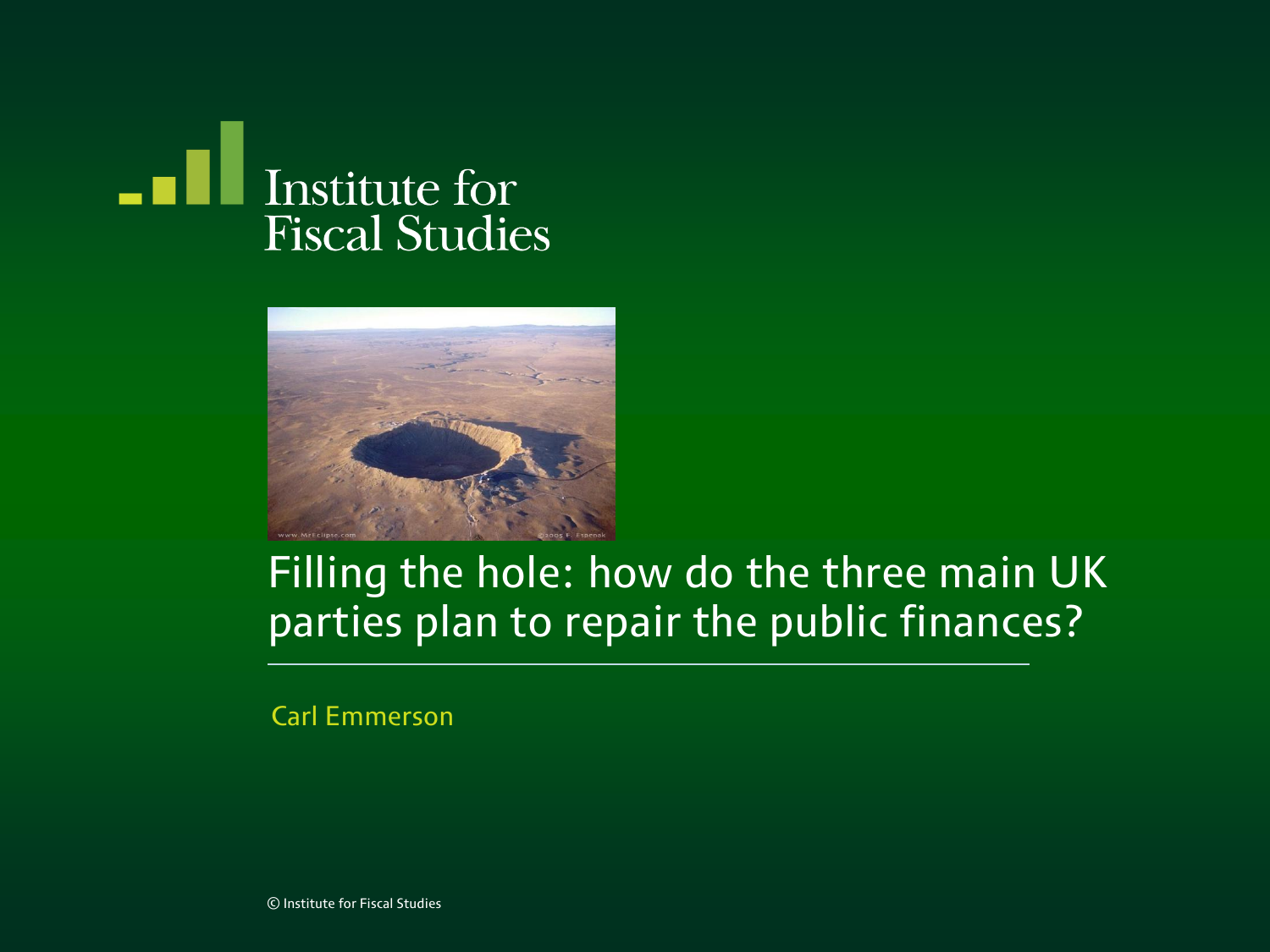# Summary (1/2)

- Large fiscal tightening required by all three parties
	- Conservatives plan to start and finish sooner
	- 2010–11 to 2016–17: Conservatives would borrow 6% less than Labour & the Liberal Democrats would
	- debt to return to 40% of GDP in 2031–32 under all three parties
- Bigger differences in planned ratio of spending cuts to tax rises
	- Labour 2:1; Liberal Democrats (eventually) 2½:1 and Conservatives 4:1
	- two 1993 Conservative Budgets planned for 1:1 ratio
	- Labour and Conservatives plans imply further tax raising measures

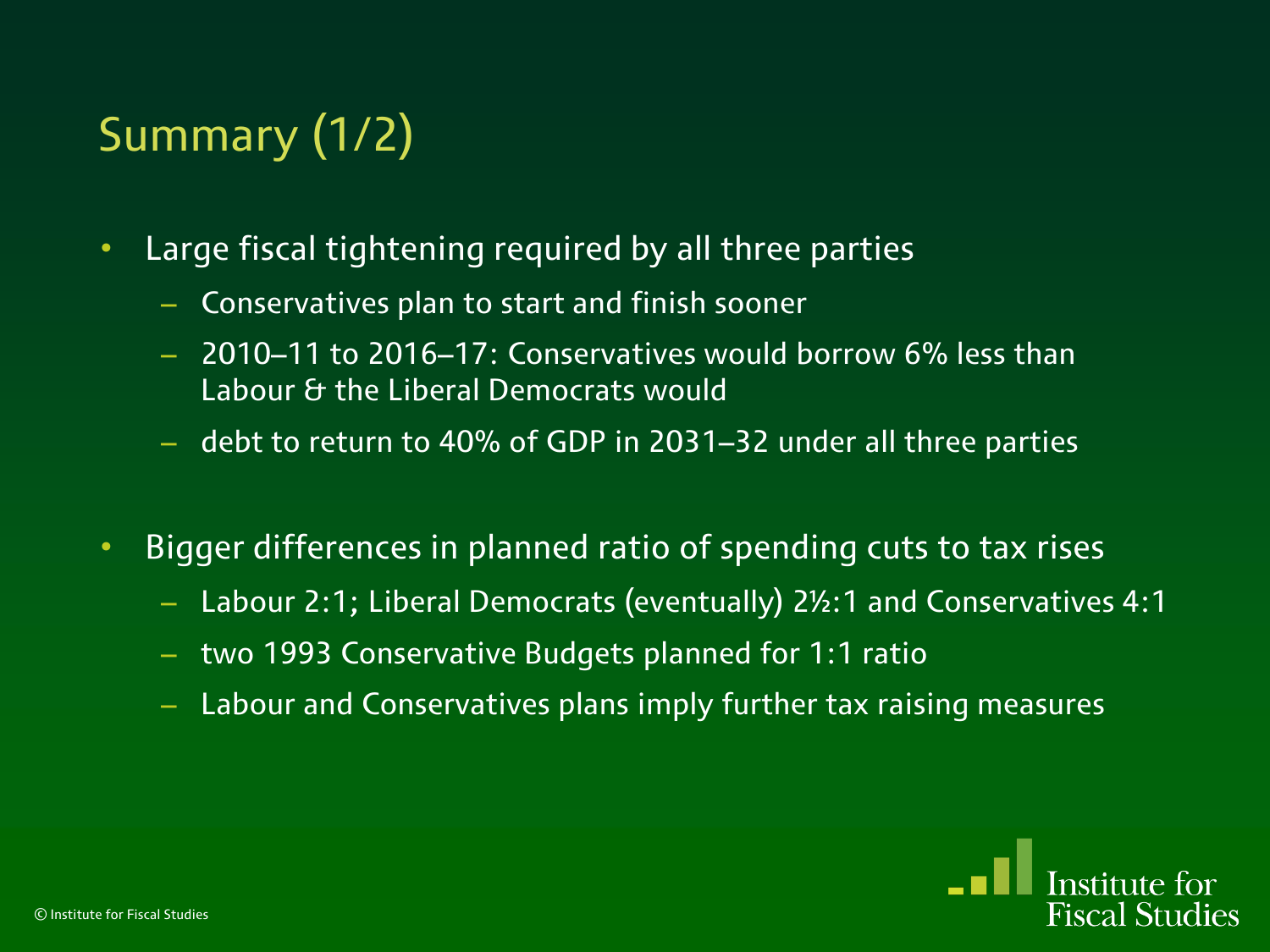# Summary (2/2)

- All plans imply deep cuts to spending on public services
	- Labour & Liberal Democrat plans imply tightest sustained squeeze since April 1976 to March 1980
	- spending cuts as deep as Conservative plans imply not delivered over any sustained period since Second World War
- Very little detail from any of the parties
	- Liberal Democrats slightly less bad on this score than the other two
	- but they would have the most to find in 2015–16 and 2016–17
- Would any of the parties deliver cuts to public services on this scale?
	- alternative is significant tax increases and/or welfare cuts

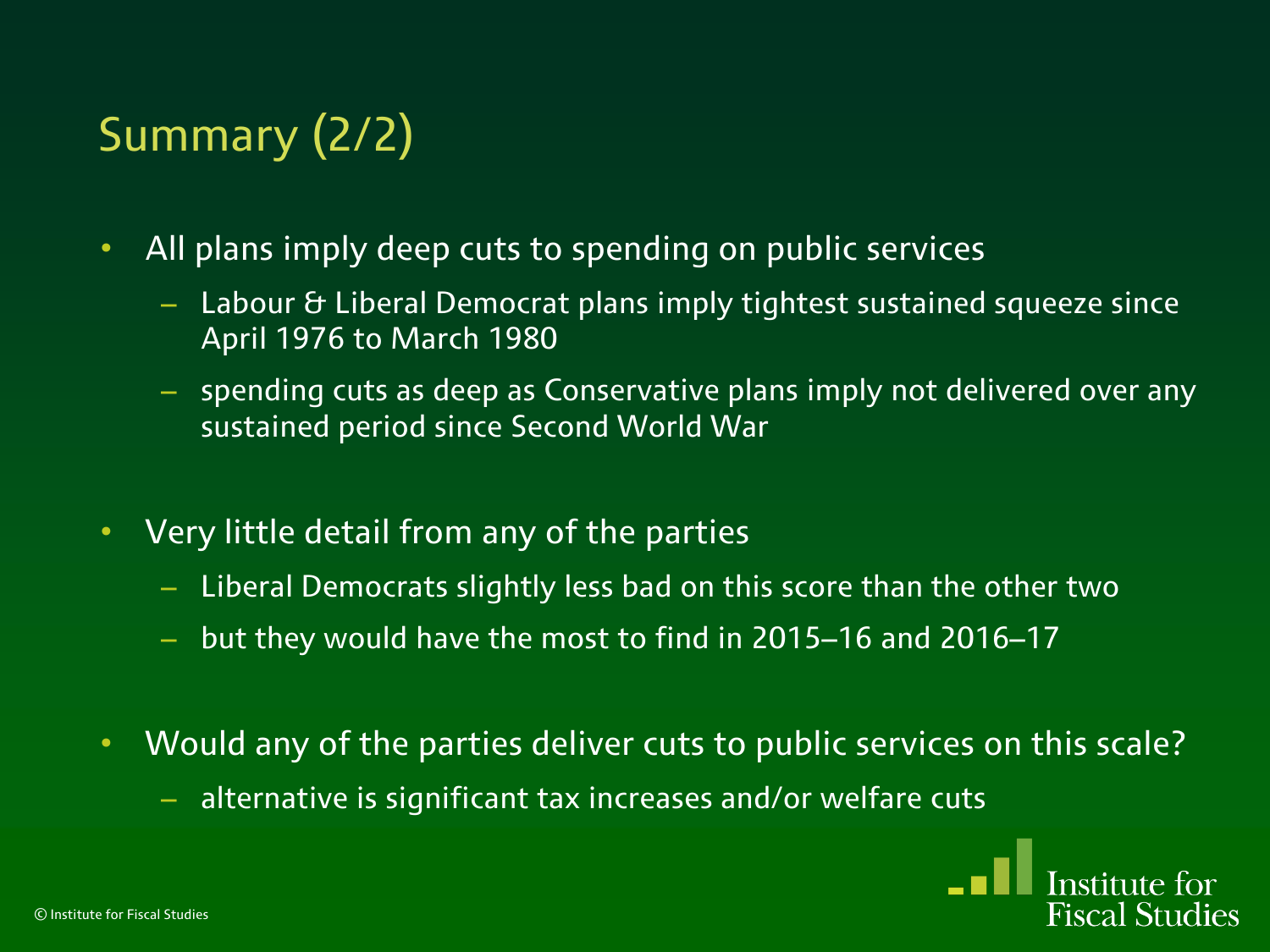

© Institute for Fiscal Studies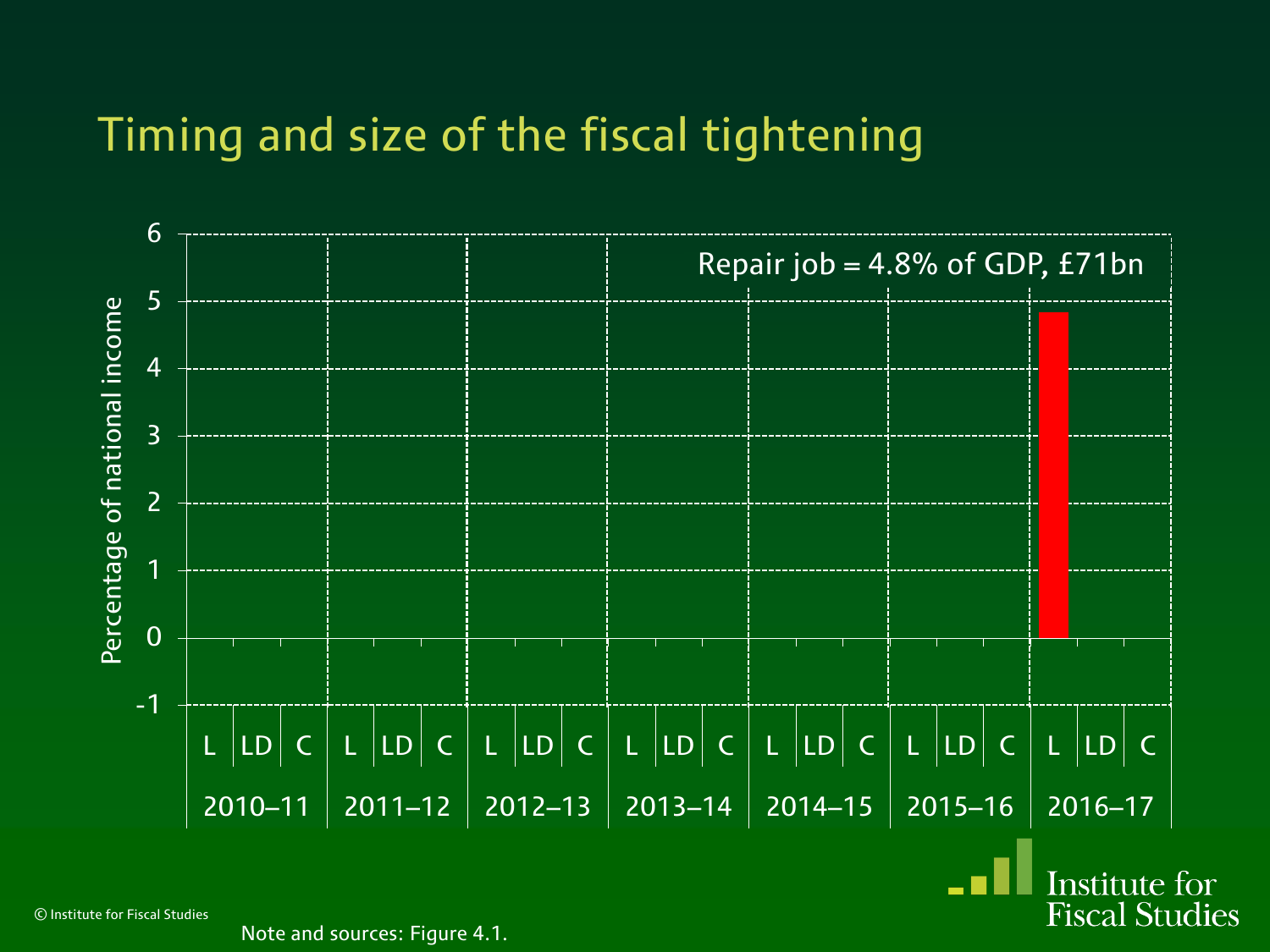

© Institute for Fiscal Studies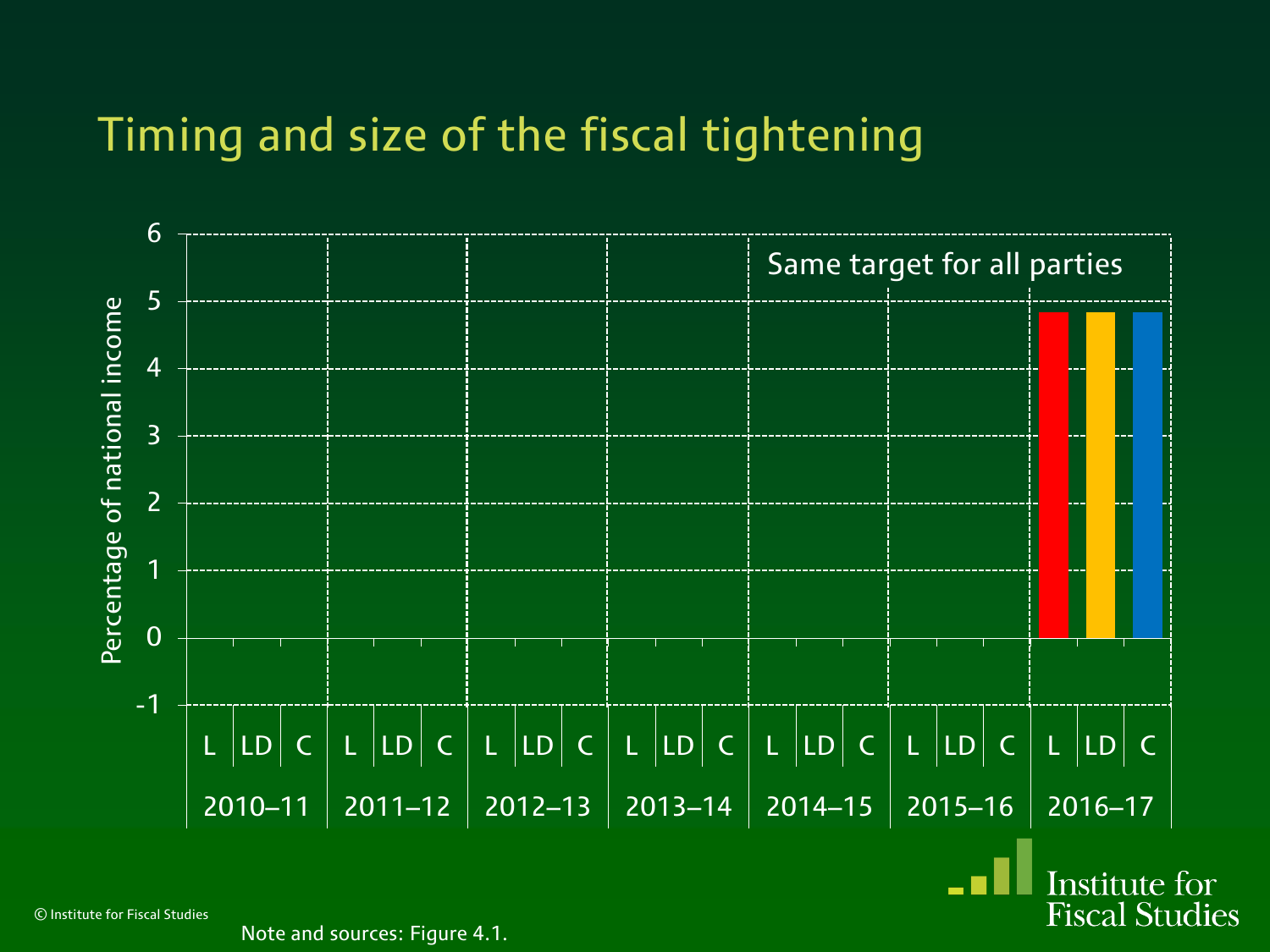

© Institute for Fiscal Studies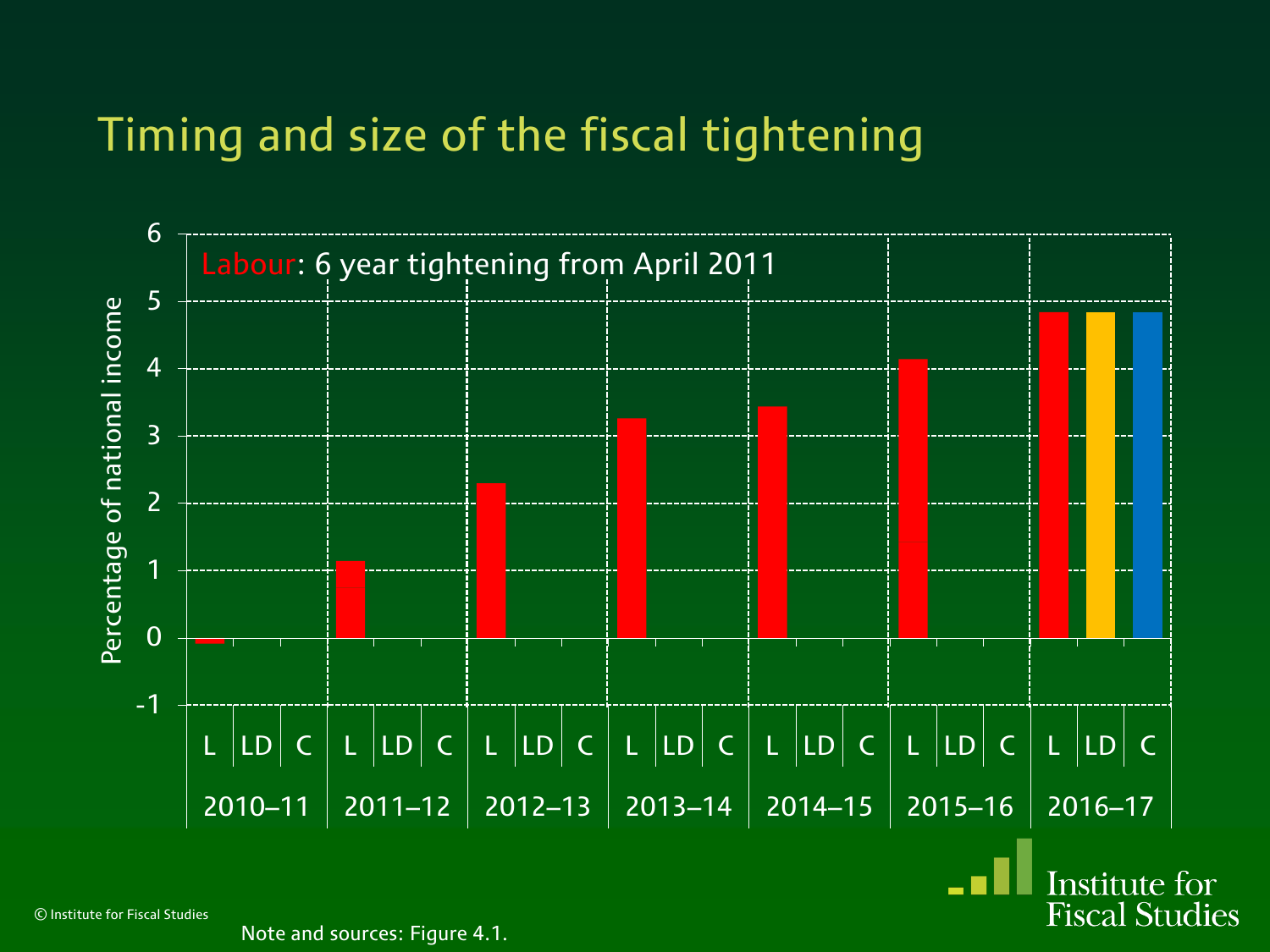

© Institute for Fiscal Studies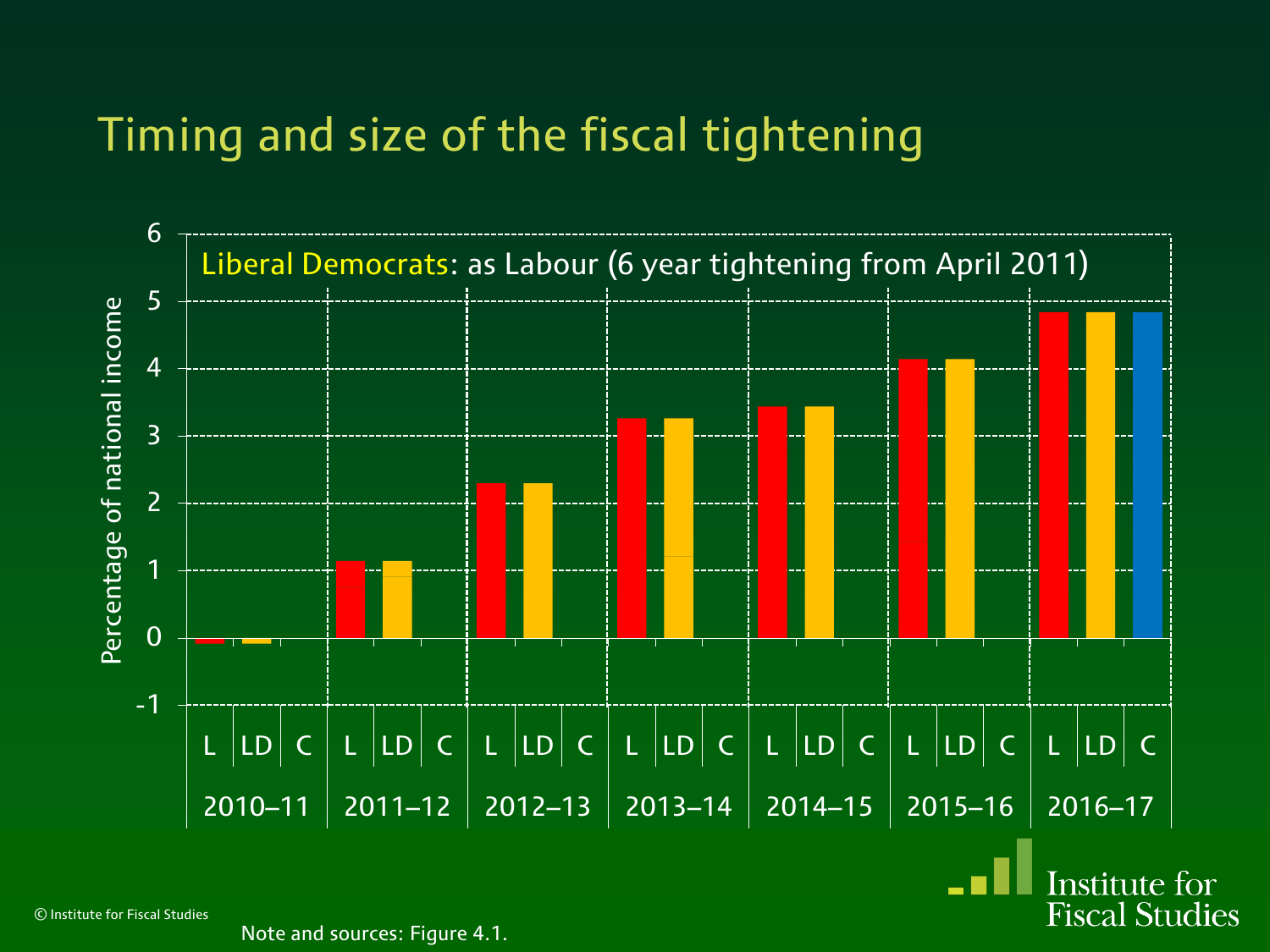

© Institute for Fiscal Studies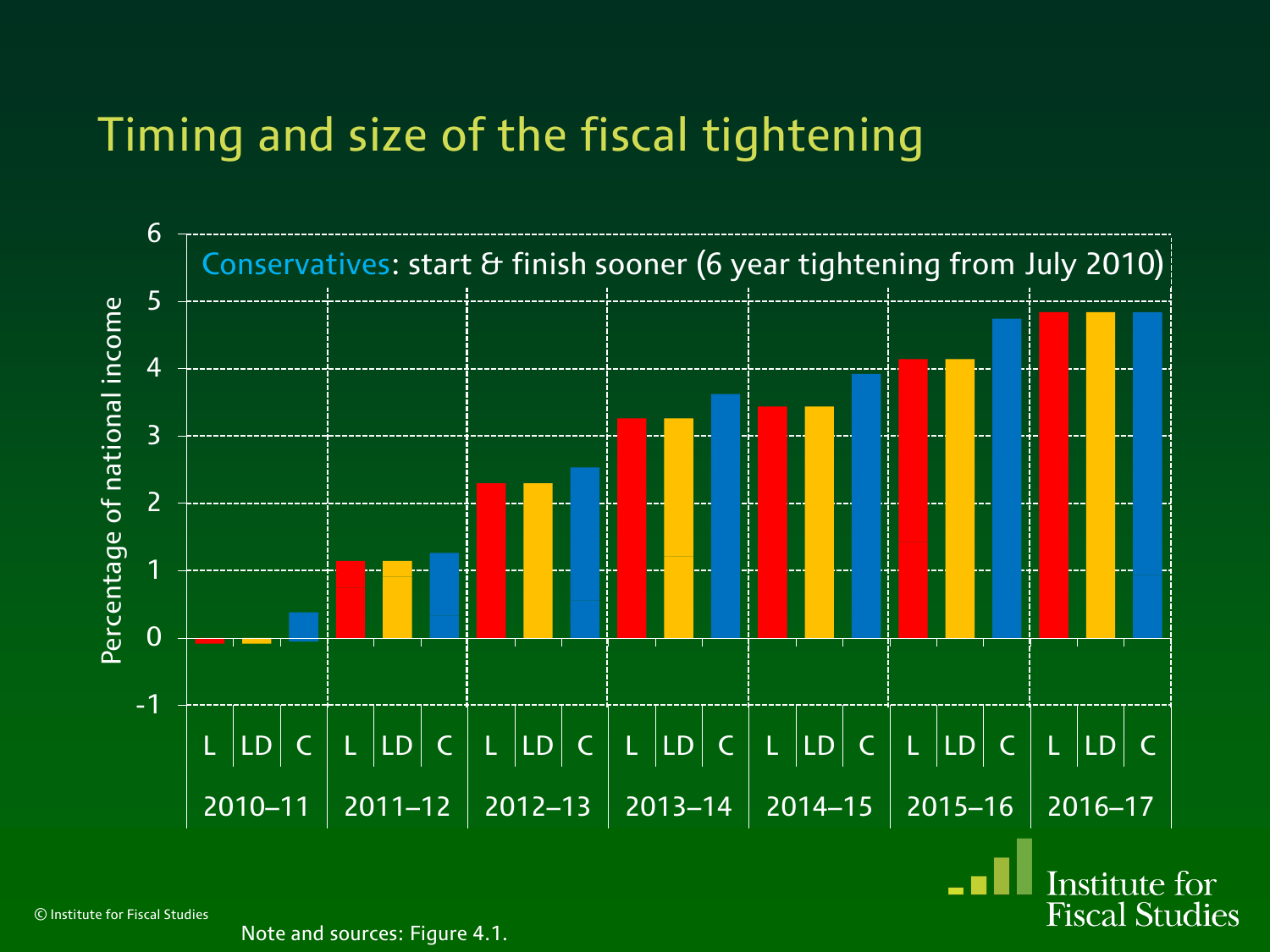### Public sector net borrowing profiles



Institute for **Fiscal Studies** 

© Institute for Fiscal Studies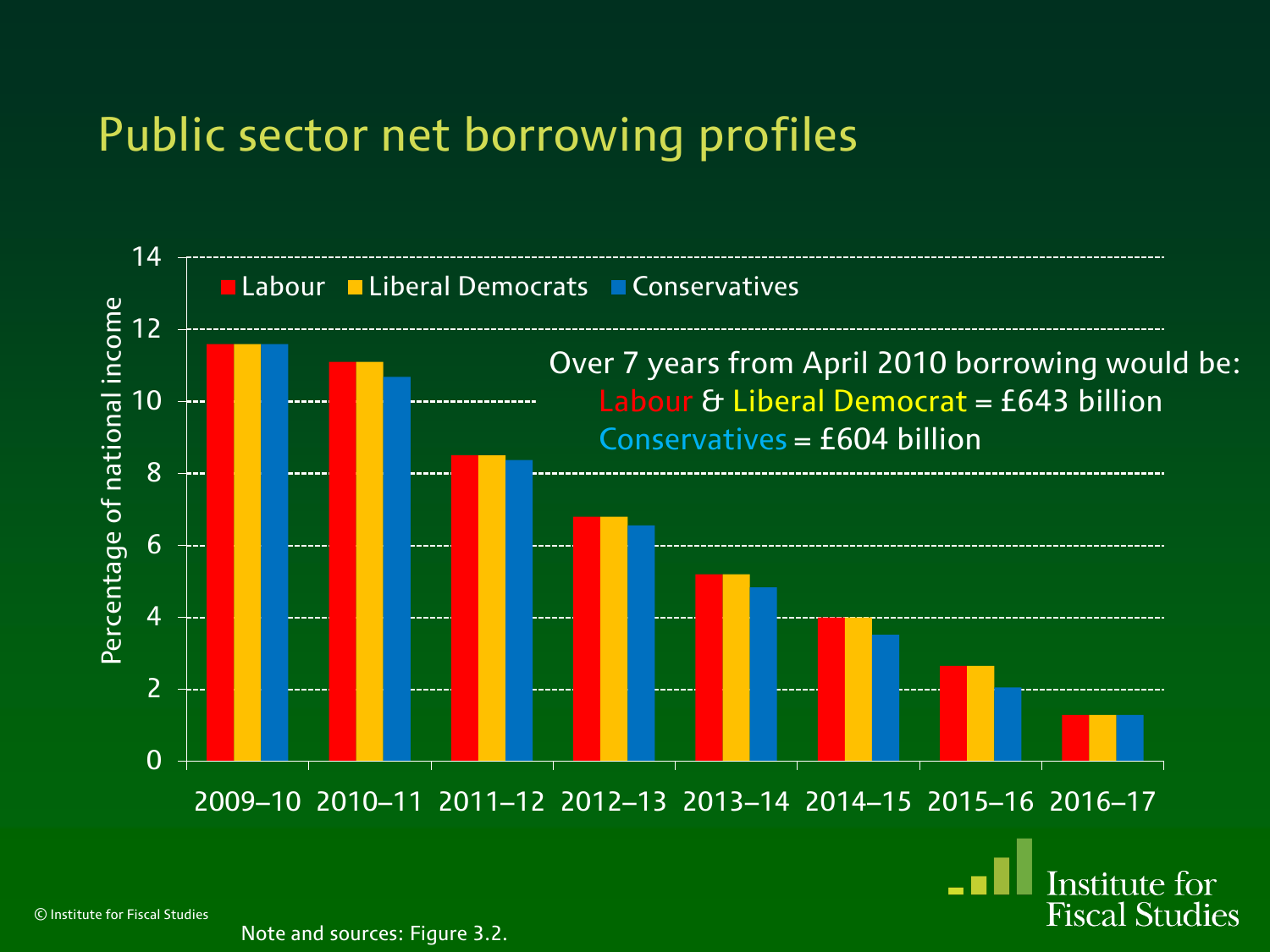#### Debt high for a generation



© Institute for Fiscal Studies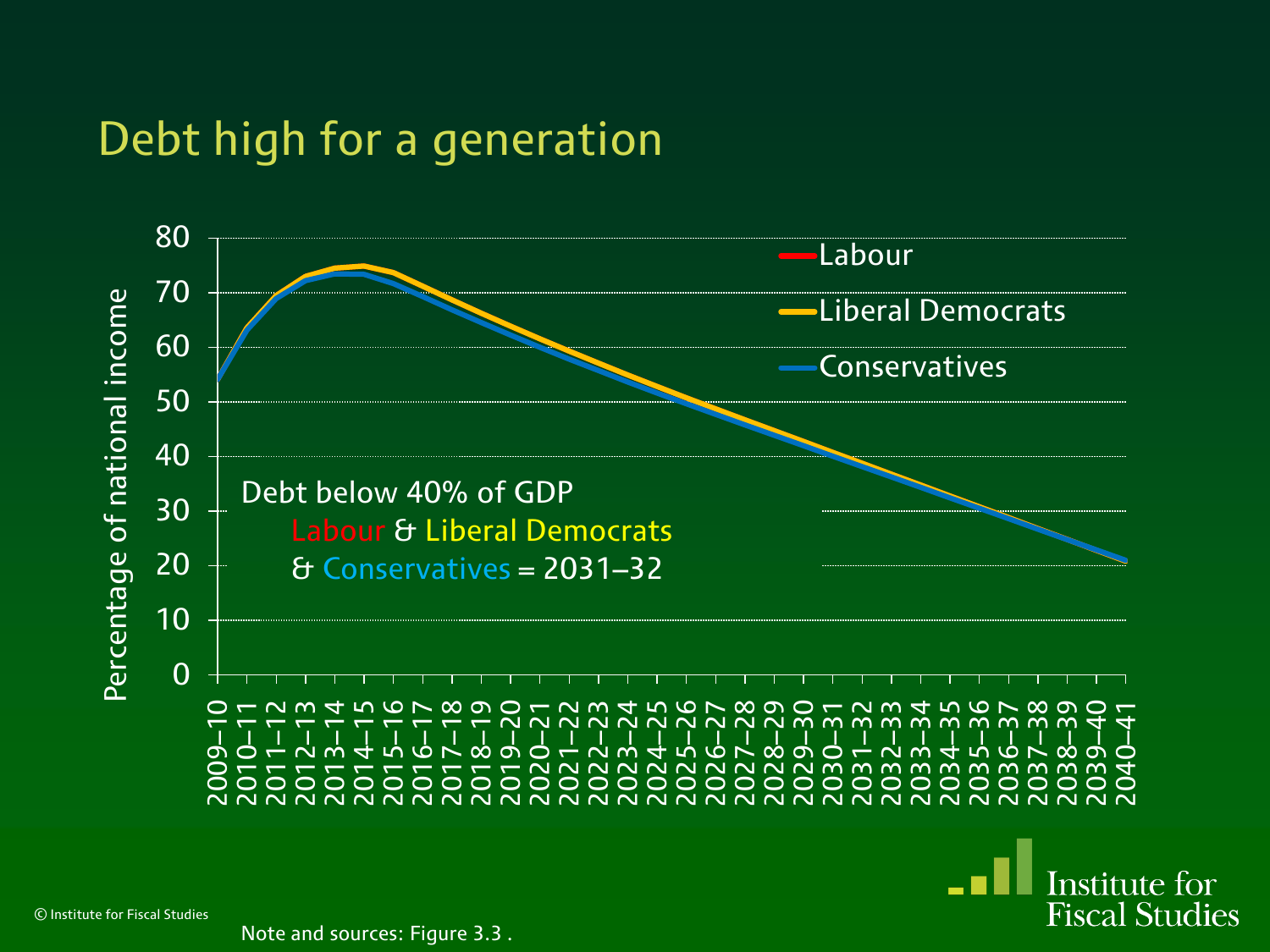

© Institute for Fiscal Studies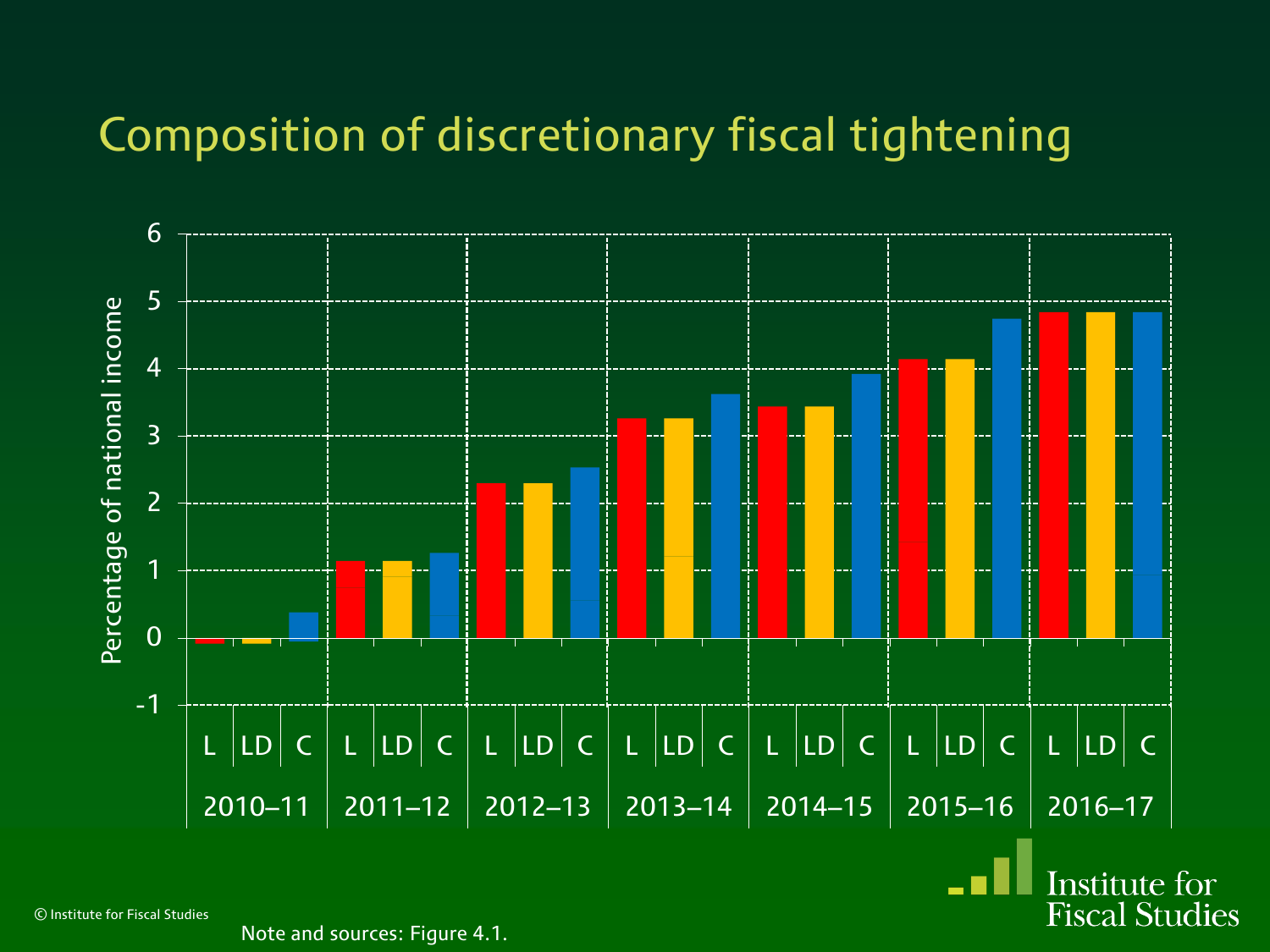

© Institute for Fiscal Studies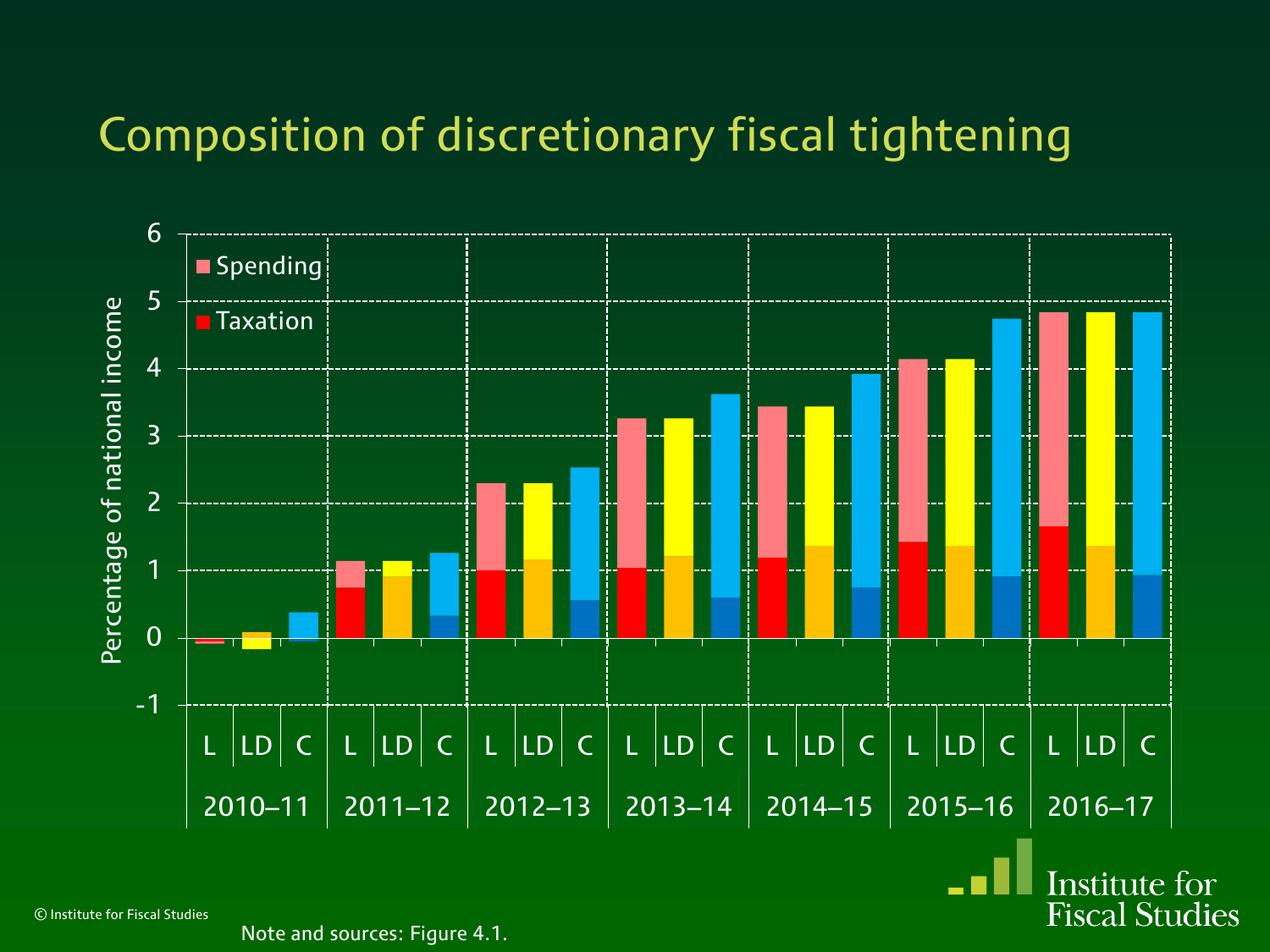

© Institute for Fiscal Studies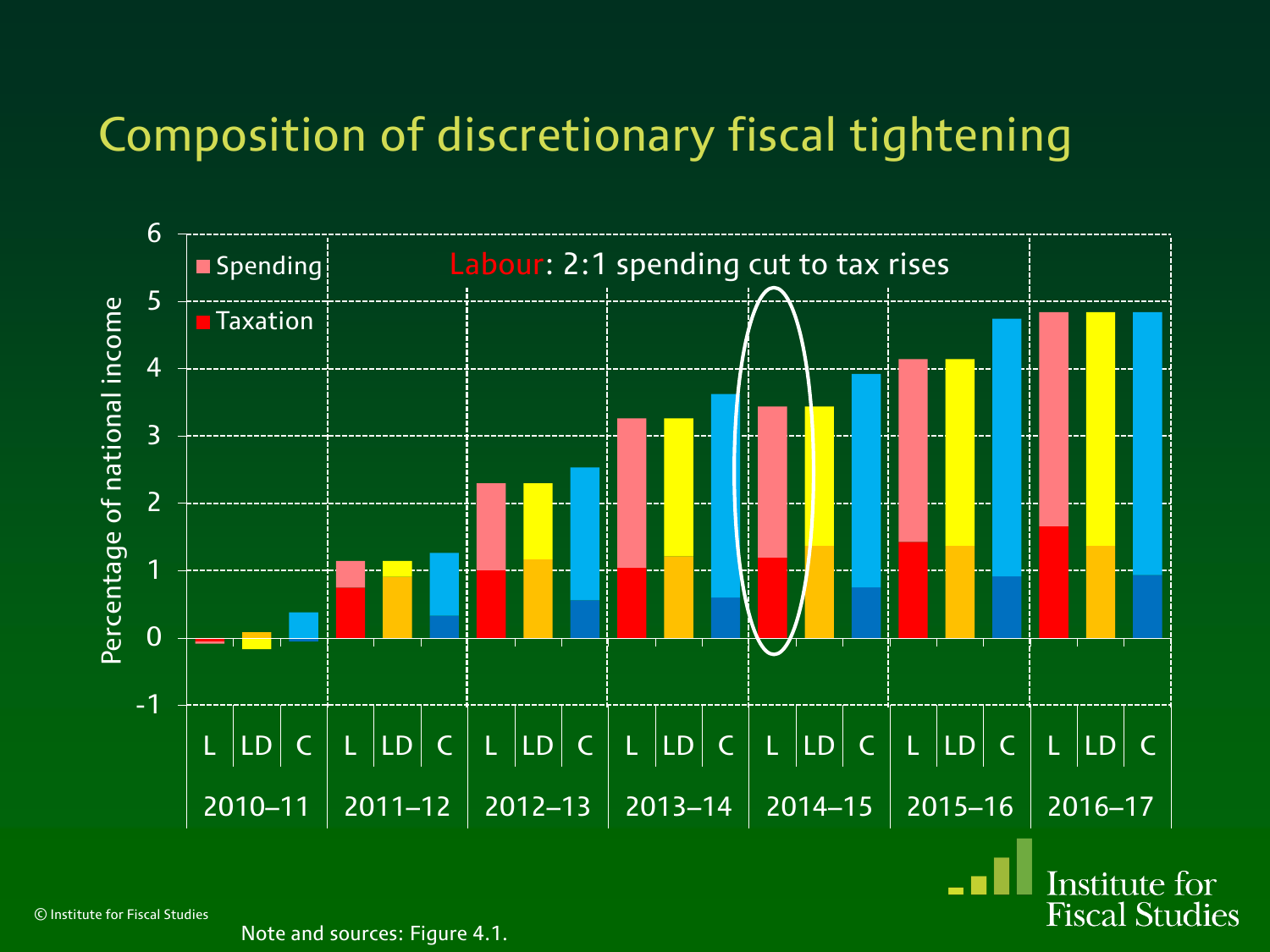

© Institute for Fiscal Studies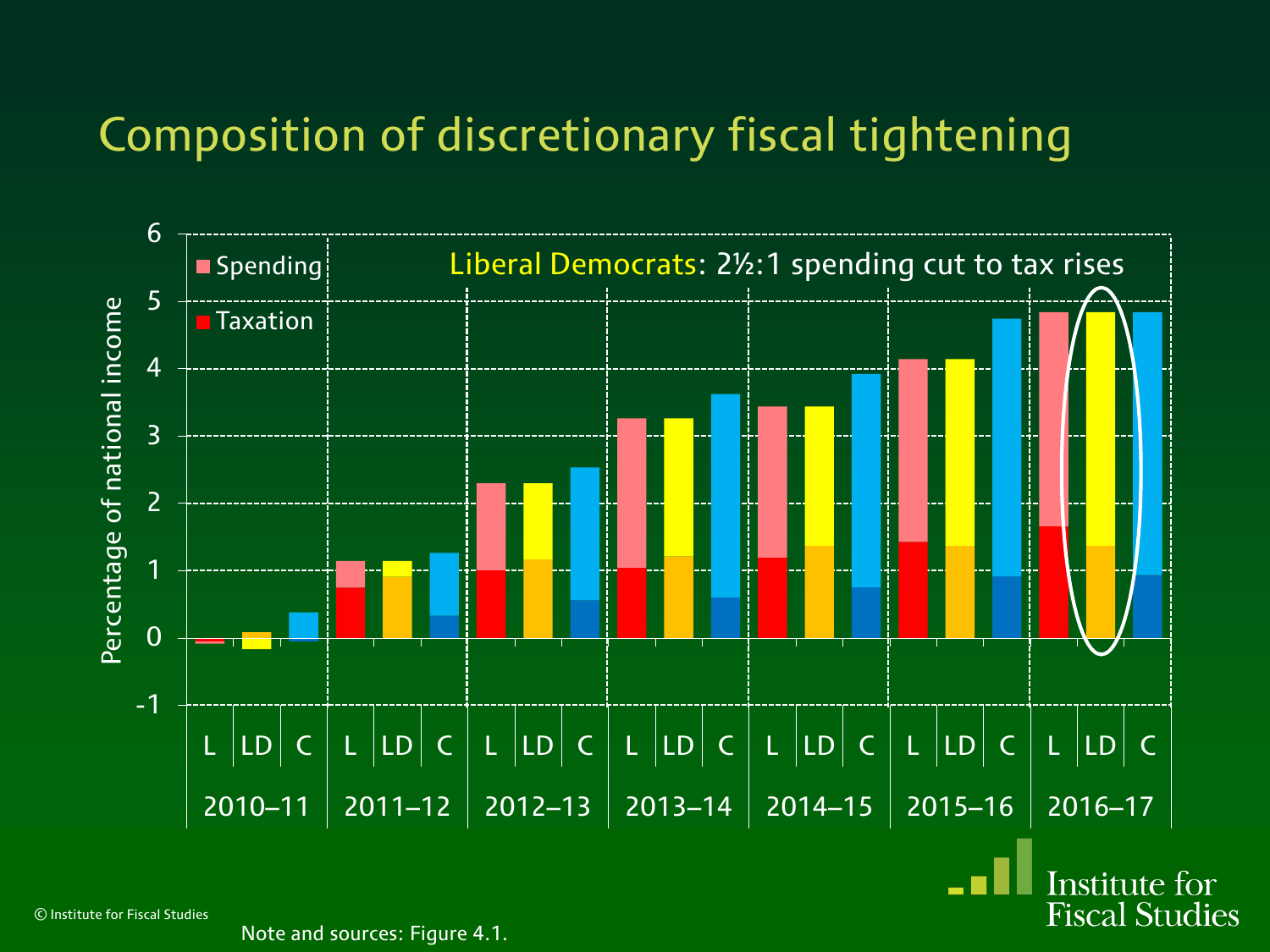

© Institute for Fiscal Studies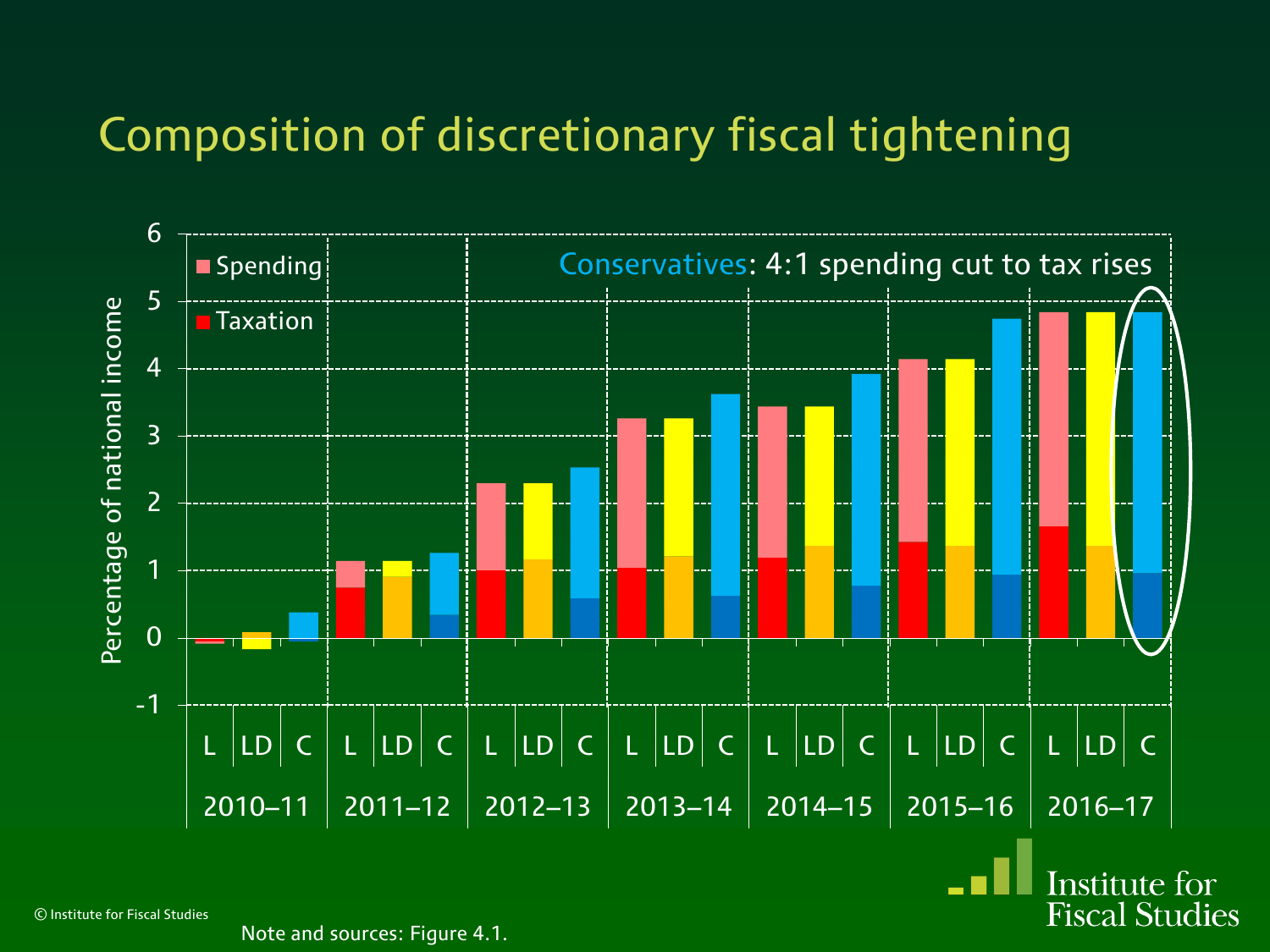#### Total spending and revenues



Institute for **Fiscal Studies** 

© Institute for Fiscal Studies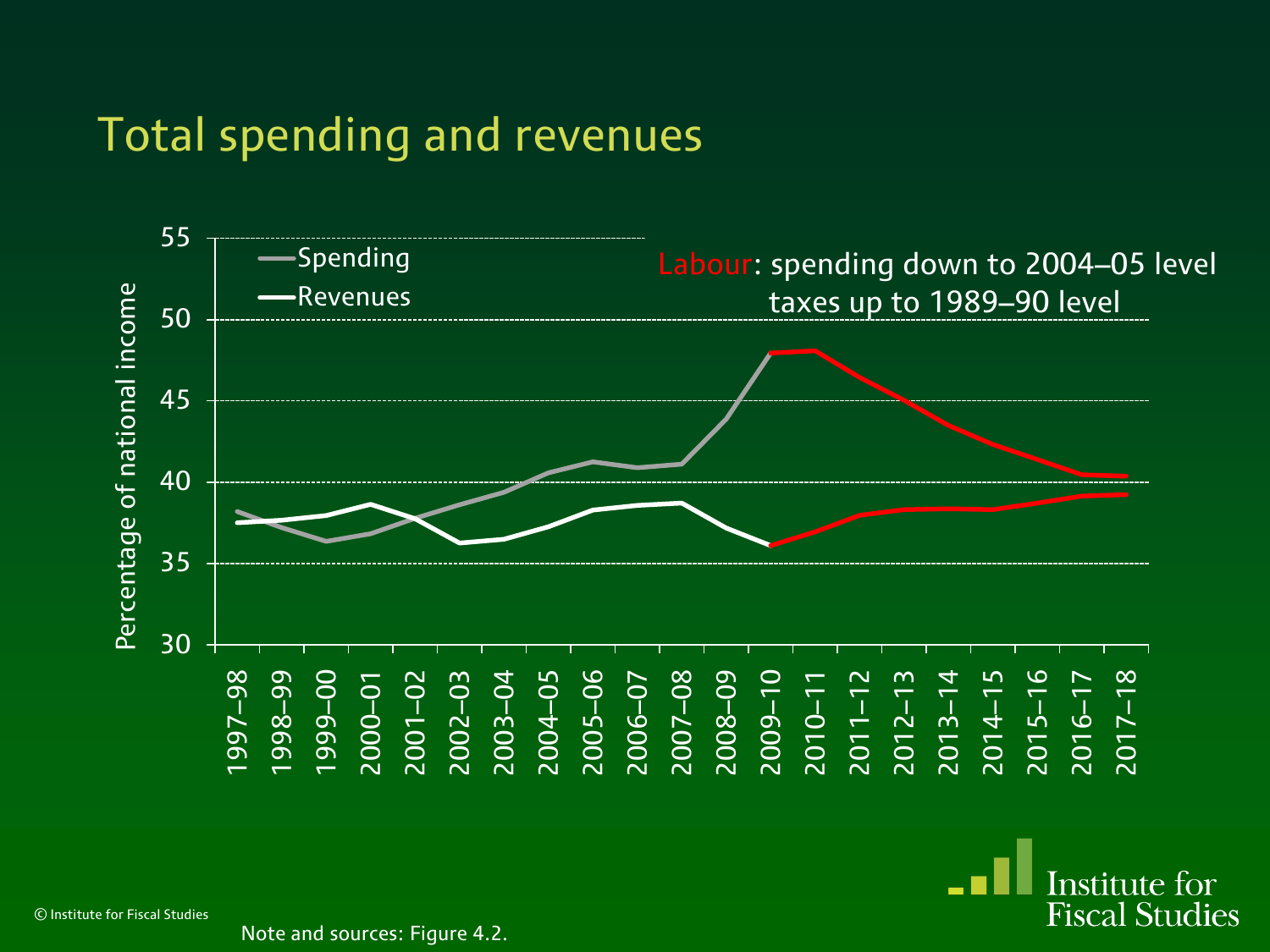#### Total spending and revenues



**Institute for Fiscal Studies** 

© Institute for Fiscal Studies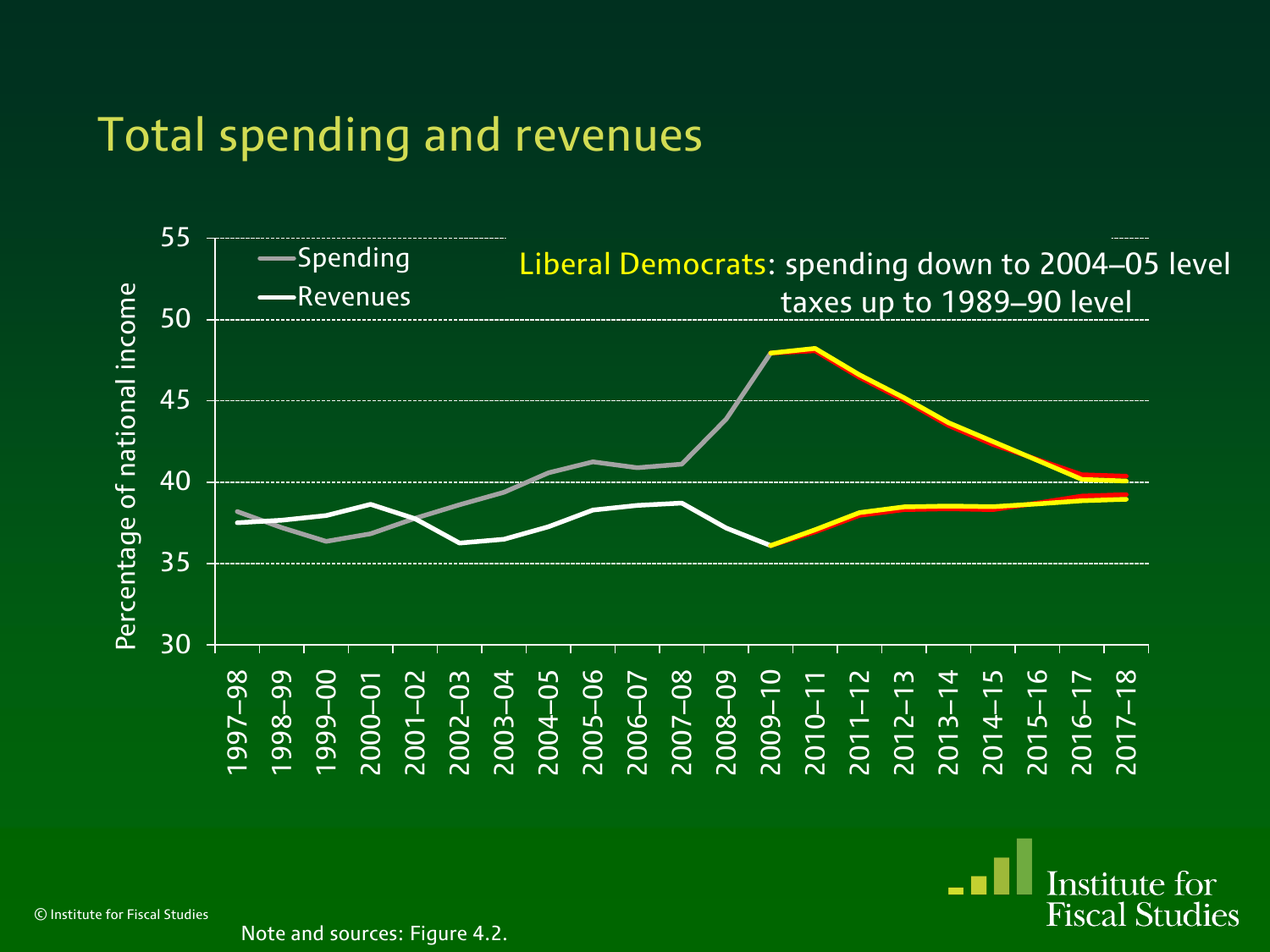#### Total spending and revenues



Institute for **Fiscal Studies** 

© Institute for Fiscal Studies